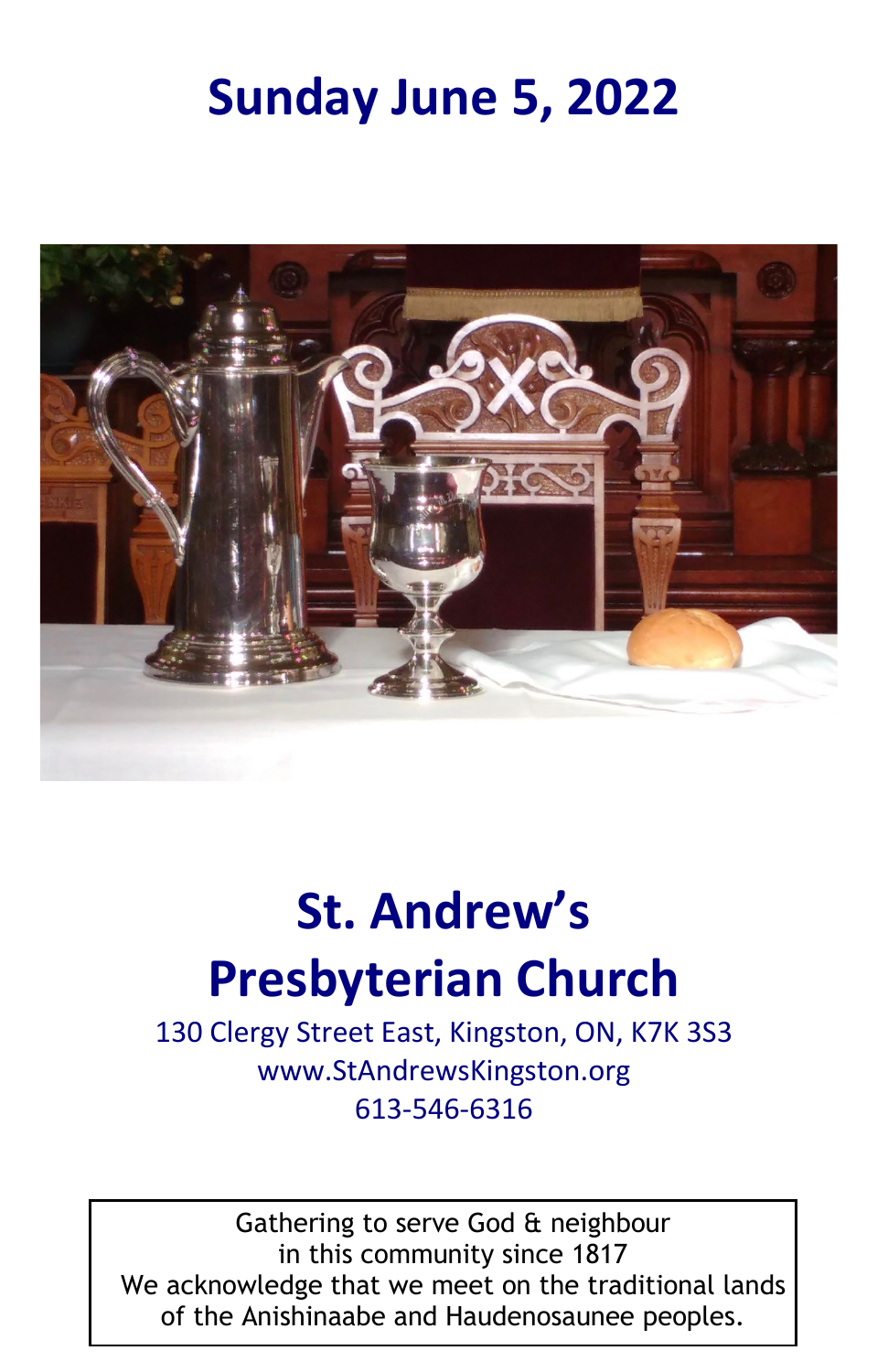# *ORDER OF SERVICE*

| <b>Preludes</b>           | Diapason Movement                                                                                                                                                                                                                                                                                                                                                                                            | William Boyce |
|---------------------------|--------------------------------------------------------------------------------------------------------------------------------------------------------------------------------------------------------------------------------------------------------------------------------------------------------------------------------------------------------------------------------------------------------------|---------------|
|                           | Komm, Gott Schöpfer, Heiliger Geist<br>J. Pachelbel                                                                                                                                                                                                                                                                                                                                                          |               |
| <b>Entry of the Bible</b> |                                                                                                                                                                                                                                                                                                                                                                                                              |               |
|                           | <b>Call to Worship (Responsive)</b>                                                                                                                                                                                                                                                                                                                                                                          |               |
|                           | One: God's love has been poured into our hearts through the Holy Spirit.<br>All: Praise and glory to you, Spirit of God, our comfort and strength.<br>One: Let us sing praises to God as long as we live;<br>All: Praise and glory to you, Spirit of God, our comfort and strength.<br>One: May our worship be pleasing to God, ever Three and ever One.<br>All: Let us praise the LORD! Let us worship God! |               |
| <b>Hymn</b>               | On this assembled host                                                                                                                                                                                                                                                                                                                                                                                       | 277           |
| <b>Prayer of Approach</b> |                                                                                                                                                                                                                                                                                                                                                                                                              |               |
| The Lord's Prayer         |                                                                                                                                                                                                                                                                                                                                                                                                              | see insert    |
|                           | <b>Greetings &amp; Announcements</b>                                                                                                                                                                                                                                                                                                                                                                         |               |
| Anthem                    | Come Holy Ghost, our souls inspire                                                                                                                                                                                                                                                                                                                                                                           | Attwood       |
| <b>Time with Children</b> |                                                                                                                                                                                                                                                                                                                                                                                                              |               |
| <b>Hymn</b>               | We are one in the Spirit                                                                                                                                                                                                                                                                                                                                                                                     | 471           |
| <b>Scripture Lessons</b>  | Acts 2:1-21<br>Responsive Psalm 104:24-34, 35b<br>John 14:8-17                                                                                                                                                                                                                                                                                                                                               | Bob D.        |
| <b>Sermon</b>             | Oneness in God's Spirit                                                                                                                                                                                                                                                                                                                                                                                      |               |
| <b>Hymn</b>               | One bread, one body                                                                                                                                                                                                                                                                                                                                                                                          | 540           |
| <b>Apostles' Creed</b>    |                                                                                                                                                                                                                                                                                                                                                                                                              | see insert    |
|                           | <b>Great Prayer of Thanksgiving (Responsive)</b>                                                                                                                                                                                                                                                                                                                                                             | see insert    |
|                           | <b>Doxology</b> Praise God from whom all blessings flow 830                                                                                                                                                                                                                                                                                                                                                  |               |
|                           | The Sacrament of the Lord's Supper                                                                                                                                                                                                                                                                                                                                                                           |               |
| <b>Hymn</b>               | Revive your work, O Lord<br>$(vs.1, 3-5)$                                                                                                                                                                                                                                                                                                                                                                    | 284           |
|                           | <b>Benediction and Choral Amen</b>                                                                                                                                                                                                                                                                                                                                                                           |               |
| <b>Postlude</b>           | Postlude                                                                                                                                                                                                                                                                                                                                                                                                     | J. Cramer     |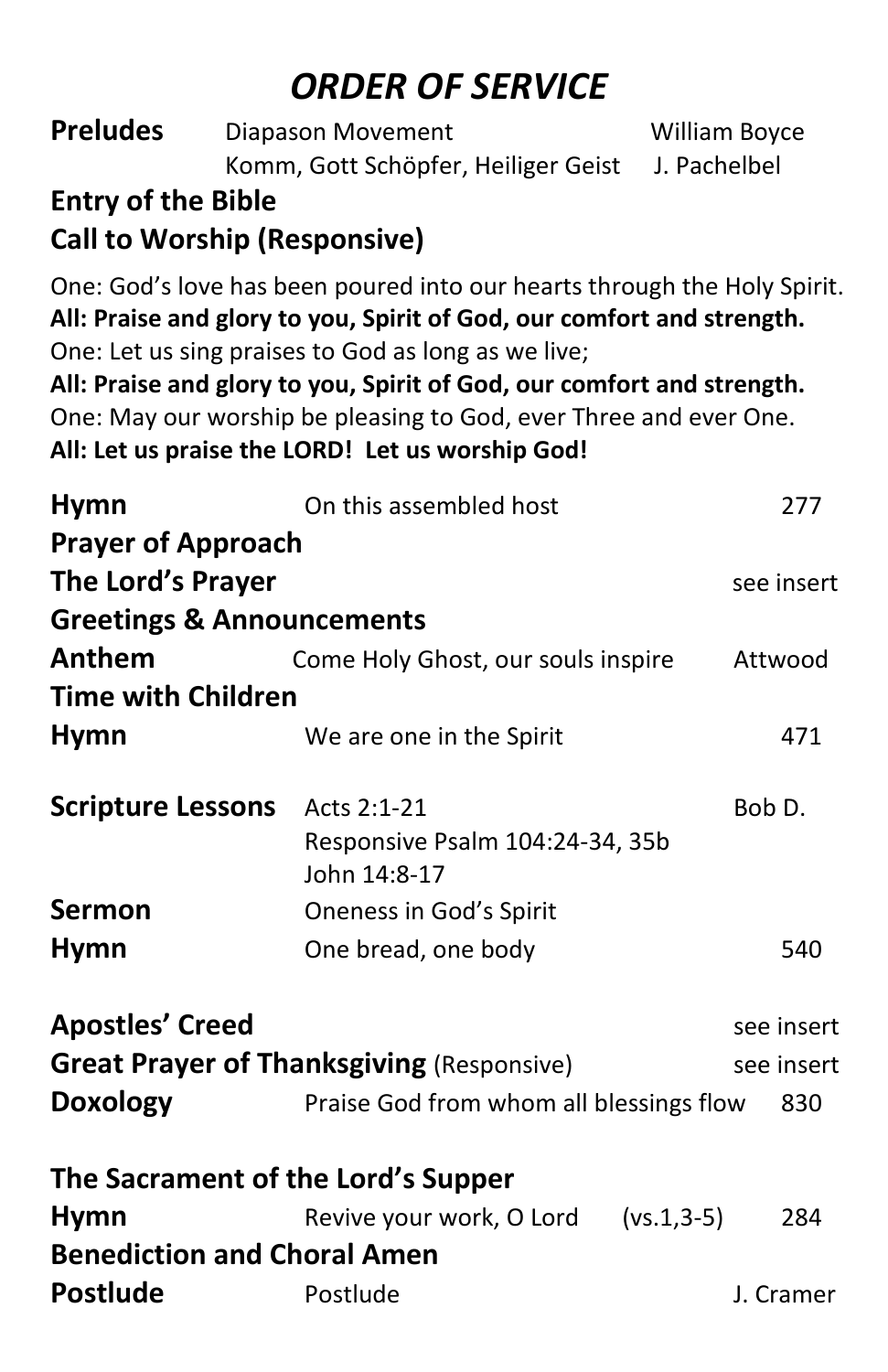#### **The Lord's Prayer**

Our Father, who art in heaven, hallowed be thy name. Thy kingdom come, thy will be done, on earth as it is in heaven. Give us this day our daily bread. Forgive us our debts as we forgive our debtors. And lead us not into temptation but deliver us from evil, for thine is the kingdom, the power and the glory, for ever. Amen

#### **The Apostles' Creed**

I believe in God, the Father almighty, creator of heaven and earth. I believe in Jesus Christ, God's only Son, our Lord, who was conceived by the Holy Spirit born of the virgin Mary, suffered under Pontius Pilate, was crucified, died, and was buried; he descended to the dead. On the third day, he rose again; he ascended into heaven and is seated at the right hand of the Father, and he will come to judge the living and the dead. I believe in the Holy Spirit, the holy catholic church, the communion of saints, the forgiveness of sins, the resurrection of the body, and the life everlasting. Amen.

#### **Great Prayer of Thanksgiving (Responsive)**

The Lord be with you.

#### **And also with you.**

Lift up your hearts.

#### **We lift them up to the Lord.**

Let us give thanks to the Lord our God.

#### **It is right to give our thanks and praise.**

It is right, our duty and our joy, to give you thanks and praise, God Almighty… *(minister continues the prayer)* …Therefore, with your people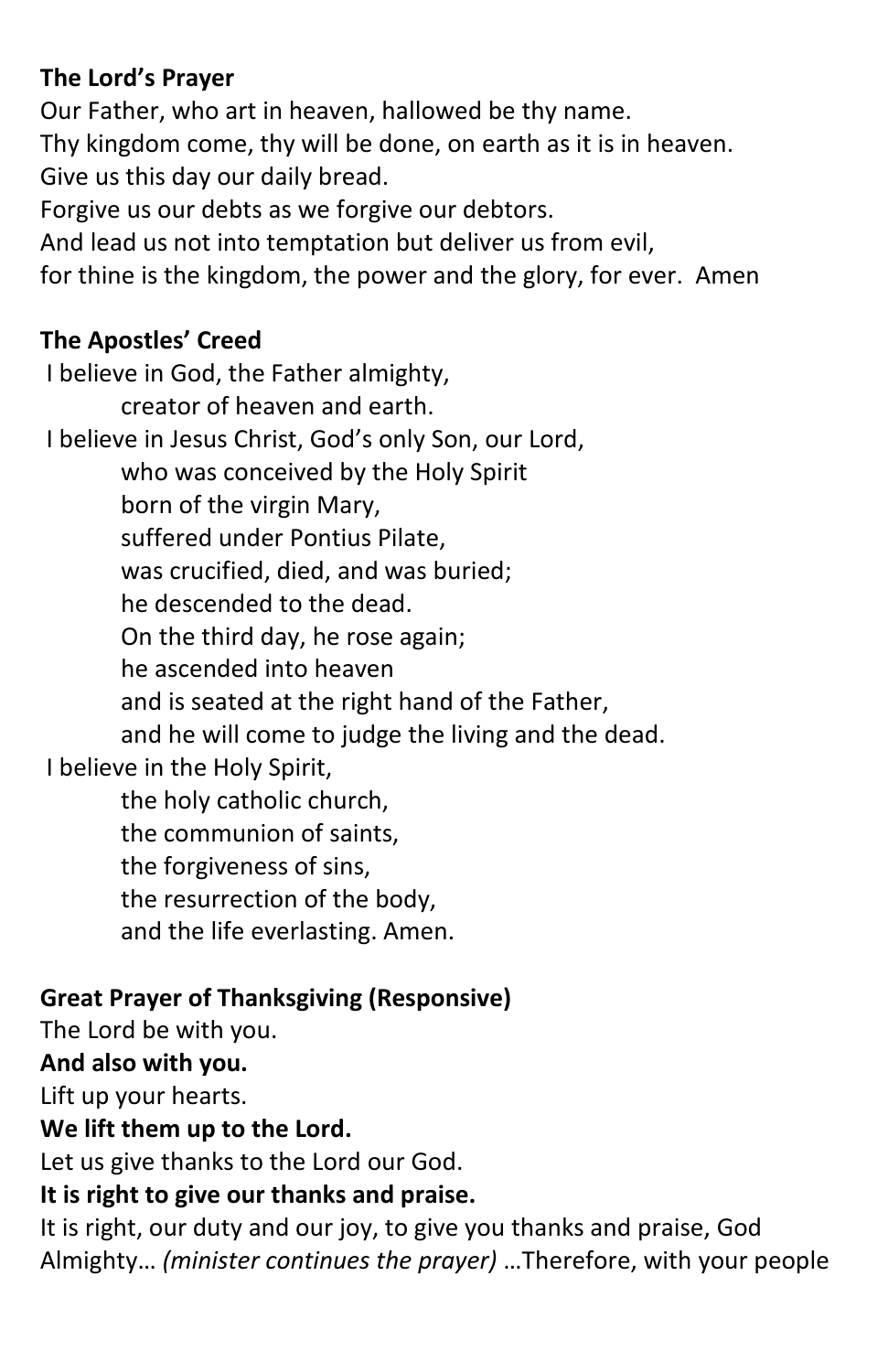from all places and times, and with the whole creation, we proclaim your greatness and sing your praises:

**Holy, Holy, Holy Lord, God of power and might,**

**Heaven and earth are full of your glory.**

**Hosanna in the highest.**

**Blessed is the One who comes in the name of the Lord.** 

#### **Hosanna in the highest.**

Holy God, blessed is your Son, Jesus Christ…*(minister continues the prayer)…*we take this bread and this cup, and proclaim the mystery of faith:

**Christ has died, Christ has risen, Christ will come again.**

Gracious God, pour out your Holy Spirit upon us…

Amen.

### **SCRIPTURE LESSONS**

#### **Acts 2:1-21**

When the day of Pentecost had come, they were all together in one place. And suddenly from heaven there came a sound like the rush of a violent wind, and it filled the entire house where they were sitting. Divided tongues, as of fire, appeared among them, and a tongue rested on each of them. All of them were filled with the Holy Spirit and began to speak in other languages, as the Spirit gave them ability.

Now there were devout Jews from every nation under heaven living in Jerusalem. And at this sound the crowd gathered and was bewildered, because each one heard them speaking in the native language of each. Amazed and astonished, they asked,

'Are not all these who are speaking Galileans? And how is it that we hear, each of us, in our own native language? Parthians, Medes, Elamites, and residents of Mesopotamia, Judea and Cappadocia, Pontus and Asia, Phrygia and Pamphylia, Egypt and the parts of Libya belonging to Cyrene, and visitors from Rome, both Jews and proselytes, Cretans and Arabs—in our own languages we hear them speaking about God's deeds of power.'

> All were amazed and perplexed, saying to one another, 'What does this mean?' But others sneered and said, 'They are filled with new wine.'

But Peter, standing with the eleven, raised his voice and addressed them: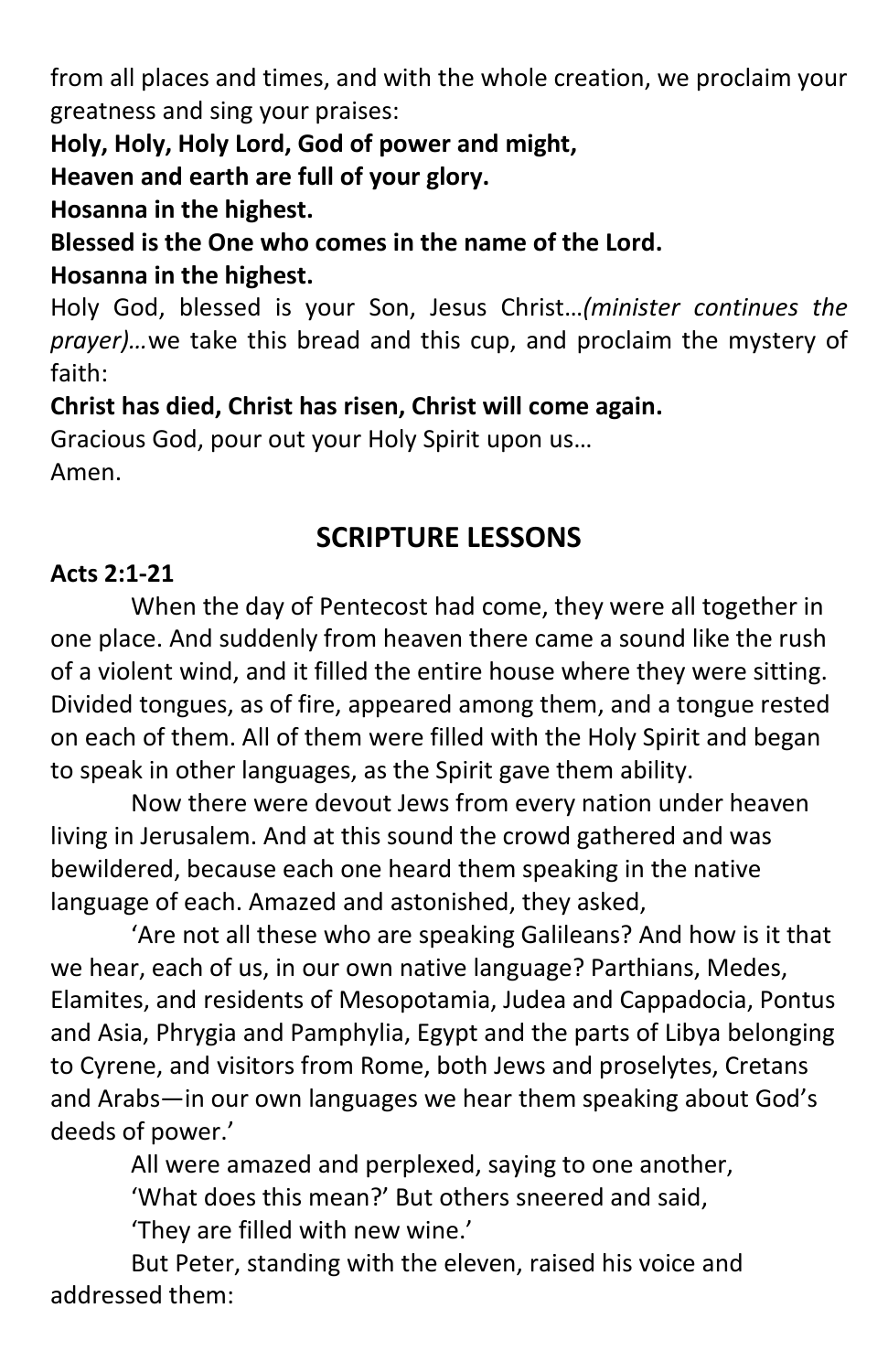'Men of Judea and all who live in Jerusalem, let this be known to you, and listen to what I say. Indeed, these are not drunk, as you suppose, for it is only nine o'clock in the morning. No, this is what was spoken through the prophet Joel:

"In the last days it will be, God declares, that I will pour out my Spirit upon all flesh, and your sons and your daughters shall prophesy, and your young men shall see visions, and your old men shall dream dreams. Even upon my slaves, both men and women, in those days I will pour out my Spirit; and they shall prophesy. And I will show portents in the heaven above and signs on the earth below, blood, and fire, and smoky mist. The sun shall be turned to darkness and the moon to blood, before the coming of the Lord's great and glorious day. Then everyone who calls on the name of the Lord shall be saved"

#### **Responsive Psalm 104:24-34, 35b**

O Lord, how manifold are your works! In wisdom you have made them all; the earth is full of your creatures.

> **Yonder is the great and wide sea with its living things too many to number, creatures both small and great.**

There move the ships, and there is that Leviathan, which you have made for the sport of it.

#### **All of them look to you**

#### **to give them their food in due season.**

You give it to them; they gather it; you open your hand,

and they are filled with good things.

**You hide your face, and they are terrified; you take away their breath, and they die and return to their dust.**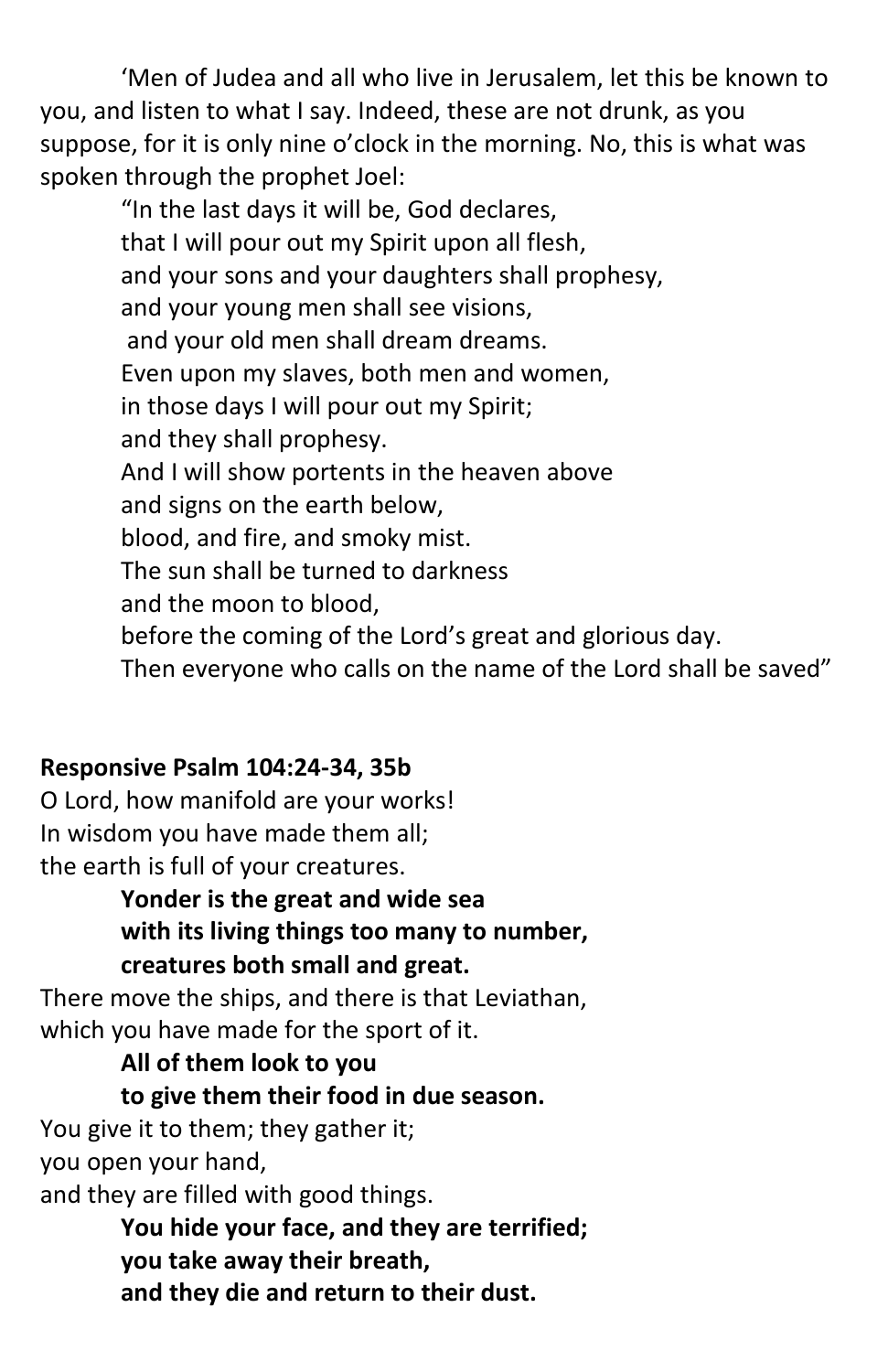You send forth your Spirit, and they are created; and so you renew the face of the earth.

#### **May your glory, O Lord, endure for ever; may you rejoice in all your works;**

you look at the earth and it trembles; you touch the mountains and they smoke.

**I will sing to the Lord as long as I live; I will praise my God while I have my being.** May these words of mine please you;

I will rejoice in the Lord.

#### **Bless the Lord, O my soul. Hallelujah!**

### **John 14:8-17**

#### Philip said to him,

'Lord, show us the Father, and we will be satisfied.' Jesus said to him,

'Have I been with you all this time, Philip, and you still do not know me? Whoever has seen me has seen the Father. How can you say, "Show us the Father"? Do you not believe that I am in the Father and the Father is in me? The words that I say to you I do not speak on my own; but the Father who dwells in me does his works. Believe me that I am in the Father and the Father is in me; but if you do not, then believe me because of the works themselves. Very truly, I tell you, the one who believes in me will also do the works that I do and, in fact, will do greater works than these, because I am going to the Father. I will do whatever you ask in my name, so that the Father may be glorified in the Son. If in my name you ask me for anything, I will do it.

'If you love me, you will keep my commandments. And I will ask the Father, and he will give you another Advocate, to be with you for ever. This is the Spirit of truth, whom the world cannot receive, because it neither sees him nor knows him. You know him, because he abides with you, and he will be in you.'

# **NOTES FROM THE DIRECTOR OF MUSIC**

The organ has four main families of pipes: Diapasons, Flutes, Strings and Reeds. A couple of weeks ago I played pieces using the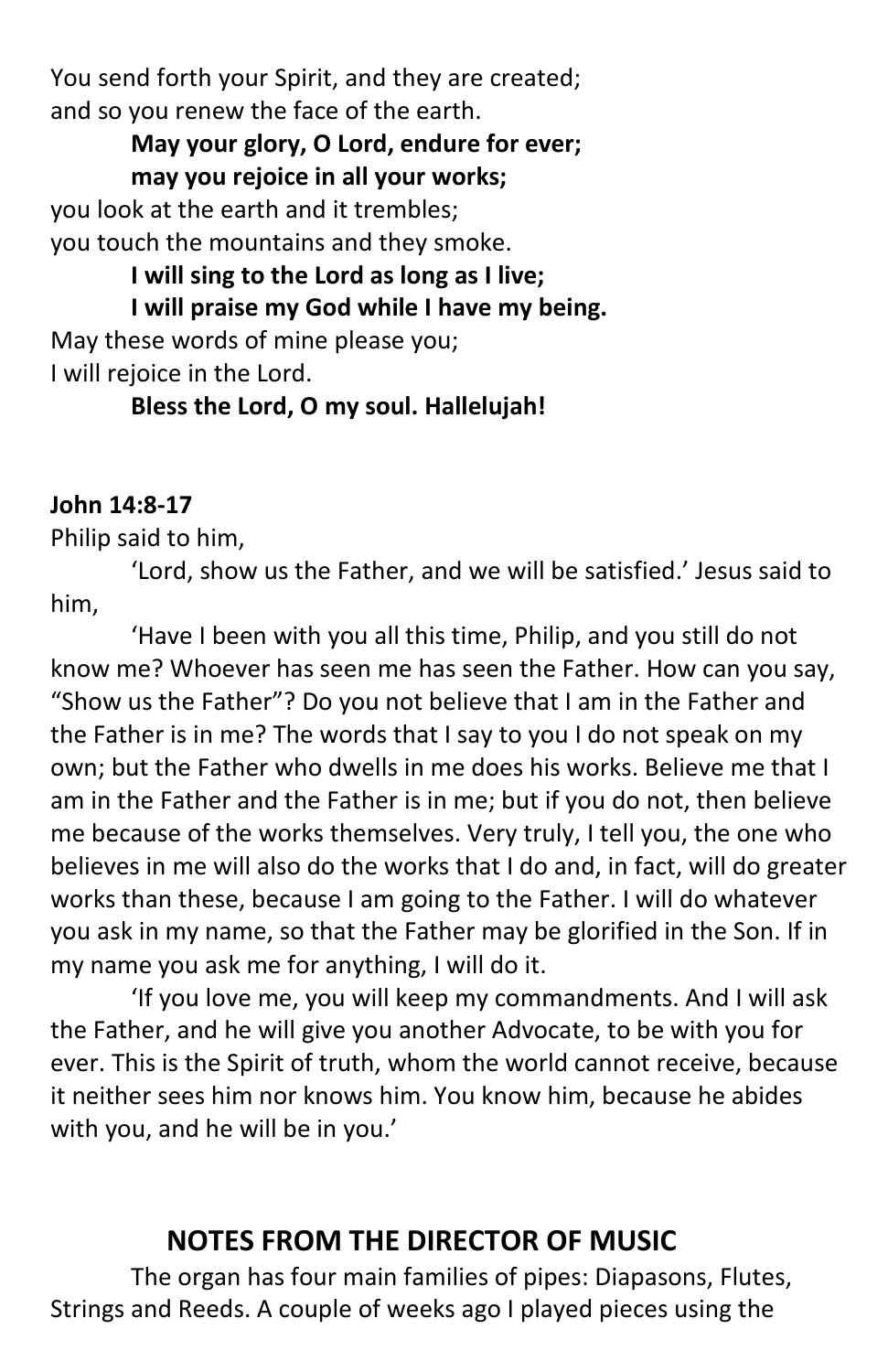different trumpet stops (reeds). Last week I played a piece which began with the lowest diapason pipes. Our first **Prelude** this morning is by William Boyce (1710-1779) played on the diapason pipes. The diapason pipes on the upper manual (the Swell) are I believe from St. Andrew's original organ of 1890. The diapason pipes on the middle keyboard (the Great) have been updated except for the lowest display pipes which are original. The **Postlude,** entitled simply "Postlude" is a happy little march played on the family of diapason pipes. Johann Cramer (1771-1858) was born in Germany but moved to London at an early age. He became a respected concert pianist, composer and publisher.

Today is Pentecost Sunday and the second **Prelude** is based on the old 9th century Latin hymn *Veni Creator Spiritus* (Come Holy Ghost, our souls inspire). The **Anthem**, by Thomas Attwood (1765-1838), is also based on this text, translated by Bishop John Cosin in 1627.

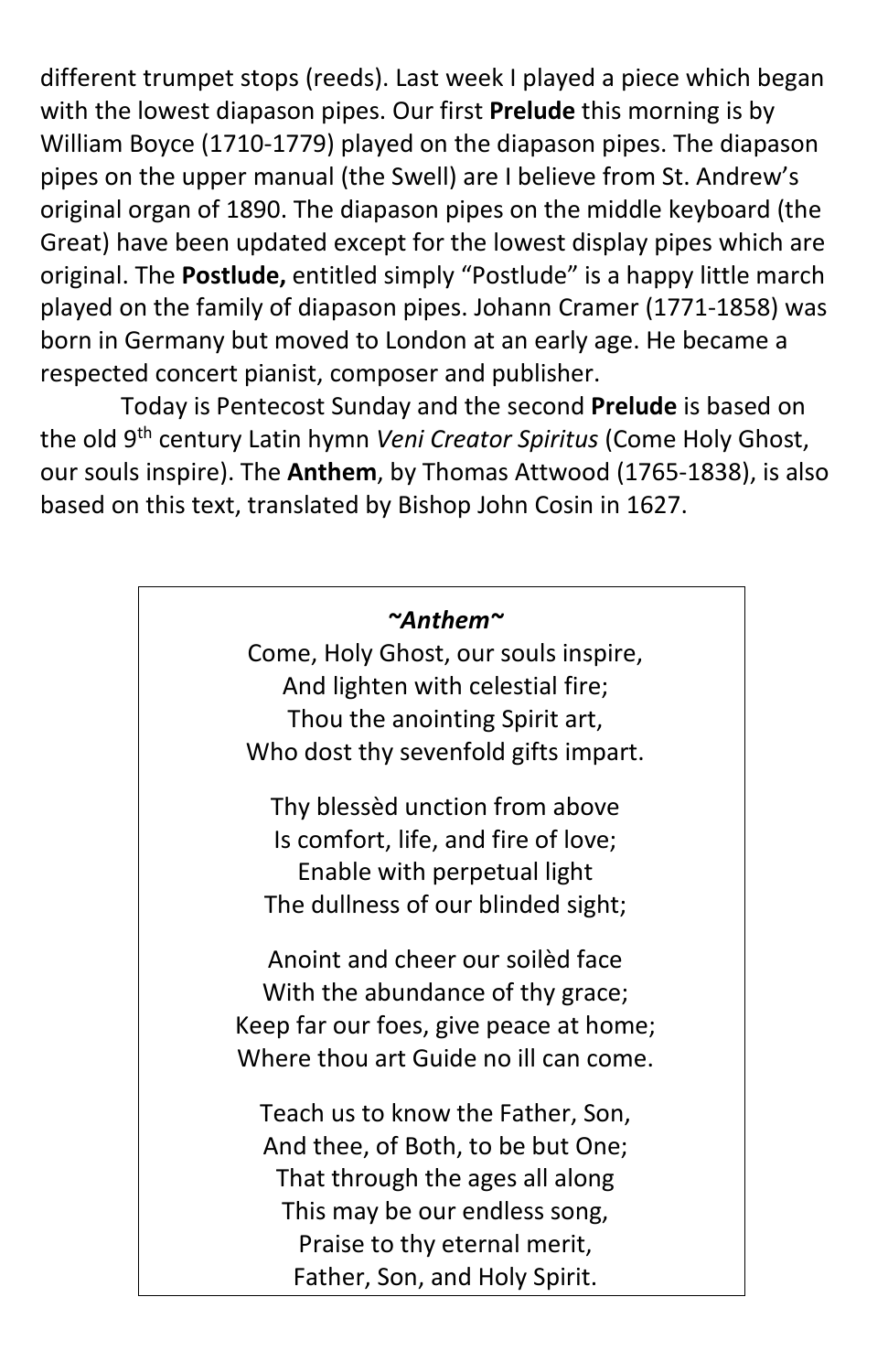# **ANNOUNCEMENTS**

#### **Welcome**

The congregation extends a warm welcome to the Rev. Dr. Karen Bach who is leading our worship this morning. Karen has served as ecumenical chaplain at the University of Toronto, and with the Yonge Street Mission. She has also agreed to work with our congregation as Interim Moderator as we seek God's leadership for our church at this time.

#### **Gratitude from Andrew and Béatrice**

Words cannot express how moved and grateful we are for the wonderful weekend - the Saturday celebration and reception, the Sunday dedication of the trees, and all the personal words and greetings. We carry with us the faith and friendships grown. And we thank God. ~*Andrew and Béatrice*

#### **Gratitude from Ed B**

Thank you to everyone for their best wishes and the cake to celebrate my 90th birthday. God bless!

#### **Gratitude from Session**

A huge thank you to all for your participation in the celebrations on May  $28<sup>th</sup>$  and  $29<sup>th</sup>$ . Creating decorations, folding handouts, setting up chairs, pouring tea, writing greetings, and countless other details big and small – everyone had a part in making the event a huge success. Huzzah!

#### **Books In Need of a New Home**

Andrew is taking only half of his books with him. The other half are set up in St. Andrew's Hall. Andrew has asked that you offer a new home to as many as you can!

#### **After Church Fellowship Time**

As we are adjusting to the "new normal" that guides our social interactions, we are once again serving refreshments in St. Andrew's Hall following the service. Please join us whenever you feel comfortable to do so. You can always grab a beverage and socialize on the church lawn.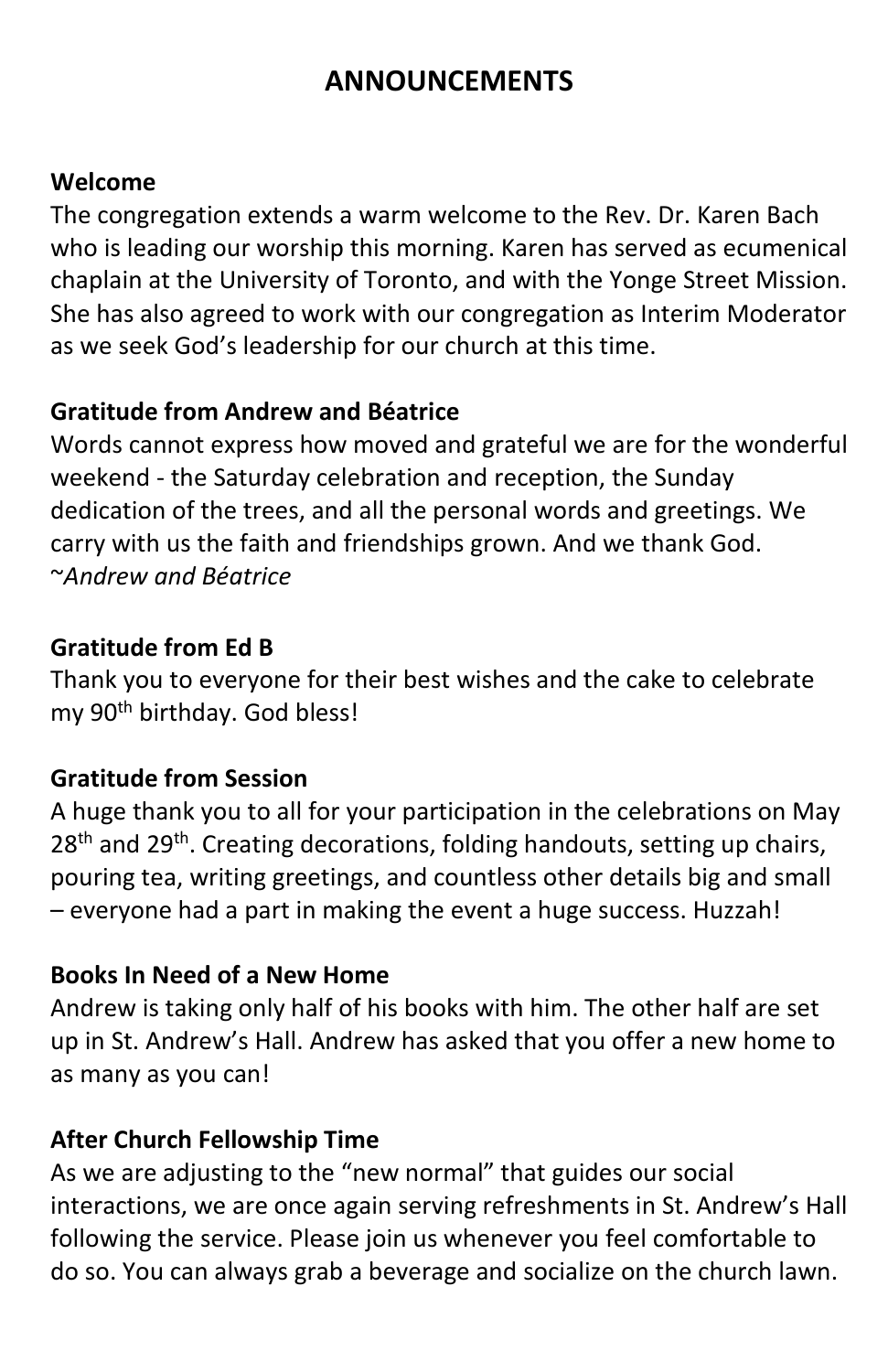#### **Manse Community Outreach**

Someone is still needed to supply the entrée for the Supper on June 26. If you would like to volunteer, please call Anne-Marie G.

#### **Imago Dei**

Thursday June 9, 4:30 p.m., on Zoom. Contemplative reading, prayer & community in Christ. All welcome. For details, contact Dorothy [\(dotmessenger@gmail.com\)](mailto:dotmessenger@gmail.com)

#### **Mid-Week Worship**

Wednesday June 15 & 29, 7:30 p.m. A time of song and prayer in the tradition of the Taizé community. Led by Susanne and Wendy. <https://us02web.zoom.us/j/82464811989>

### **200th Anniversary of St. Andrew's**

On Sunday, June 12, St. Andrew's Presbyterian Church will celebrate its 200th anniversary in a Sunday service led by Rev. Malcolm Sinclair. Let us use this opportunity to look back and together, imagine what our future might look like. Participate in this process by sharing your personal memories and hopes for the congregation's future. Submissions will be compiled in a special bulletin insert and emailed. Please email your message and/or photo(s) no later than Wednesday, June 8. Printed copies will be supplied, upon request.

# **ALSO**

#### **Sunday June 5 - Service for QE2 Platinum Jubilee**

Today at 4:00 p.m., there will be a special service to commemorate the Queen's Platinum Jubilee at St. George's Anglican Cathedral on King St. All welcome.

# **WAYS TO CONTRIBUTE AND REACH OUT**

#### **Flowers in the Sanctuary**

If you would like to contribute flowers (or plants) for a Sunday between June and August, please contact Wendy Worling for details at: w.worling@sympatico.ca

#### **Food Basket**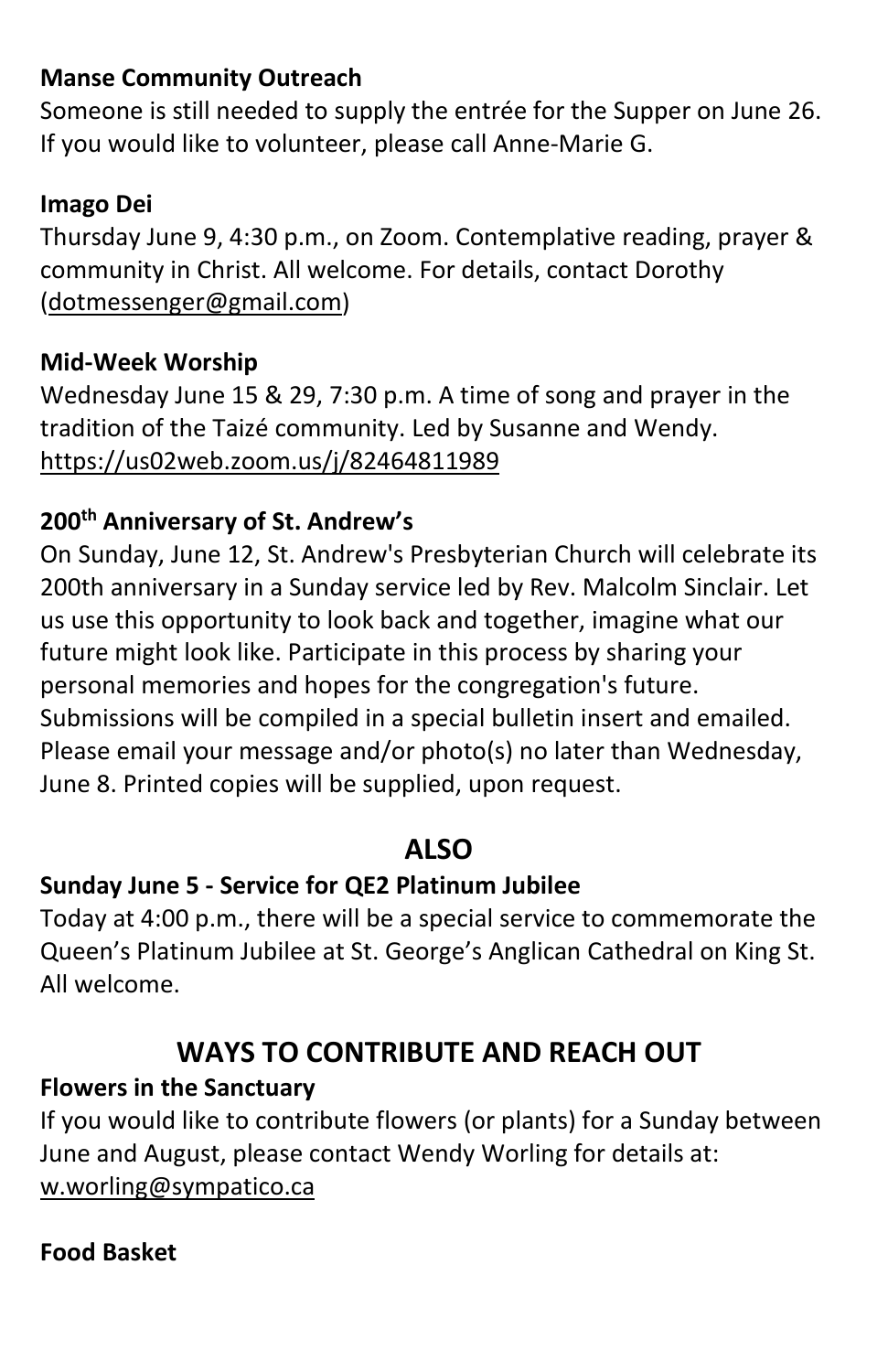Remembering neighbours in need, we have resumed collecting foodstuffs for distribution through the Partners In Mission food bank. You are invited to bring a contribution on Sunday mornings. Once a month Ed B. makes a delivery to the food bank.

### **Circle of Prayer**

This team of St. Andrew's members is ready to add their prayers to yours. Please send requests in full confidence to our co-ordinator Dorothy at [dotmessenger@gmail.com](mailto:dotmessenger@gmail.com)

### **St. Andrew's 2022-23 Special Mission Partners**

You are invited to add a designated portion of your offerings to support Local - Camp IAWAH, Momentum Campus Ministries, Habitat for Humanity, Prison Ministries Salvation Army National - Arise Ministries (individuals involved in the sex trade), Flora House (Winnipeg First Nations after-school programme), Presbyterian College Montréal (theological education) International - Equipping Leaders in the Middle East (Beirut), PWS&D, SAT 7 (gospel satellite broadcasting) *Just mark 'Mission' on your envelope, or PAR directions to our bookkeeper.*

#### **Engage in Advocacy**

A letter-writing resource is now available to help individuals and churches engage in advocacy on six important social issues which The Presbyterian Church in Canada has endorsed as part of its participation in God's mission in the world – from climate justice, to just treatment of Palestinian children, to Missing and Murdered Indigenous Women Calls for Justice. More information and a template are at: https://presbyterian.ca/resources/advocacy/

#### **General Assembly**

The 2022 General Assembly will be online from June 5 until June 8. All the reports being considered are available at https://presbyterian.ca/gao/ga2022/

You can watch the live stream on YouTube! It begins with opening worship on Sunday, June 5, at 2:00 p.m. with a sermon by the Rev. Dr. Daniel Scott, the outgoing Moderator. There will be worship each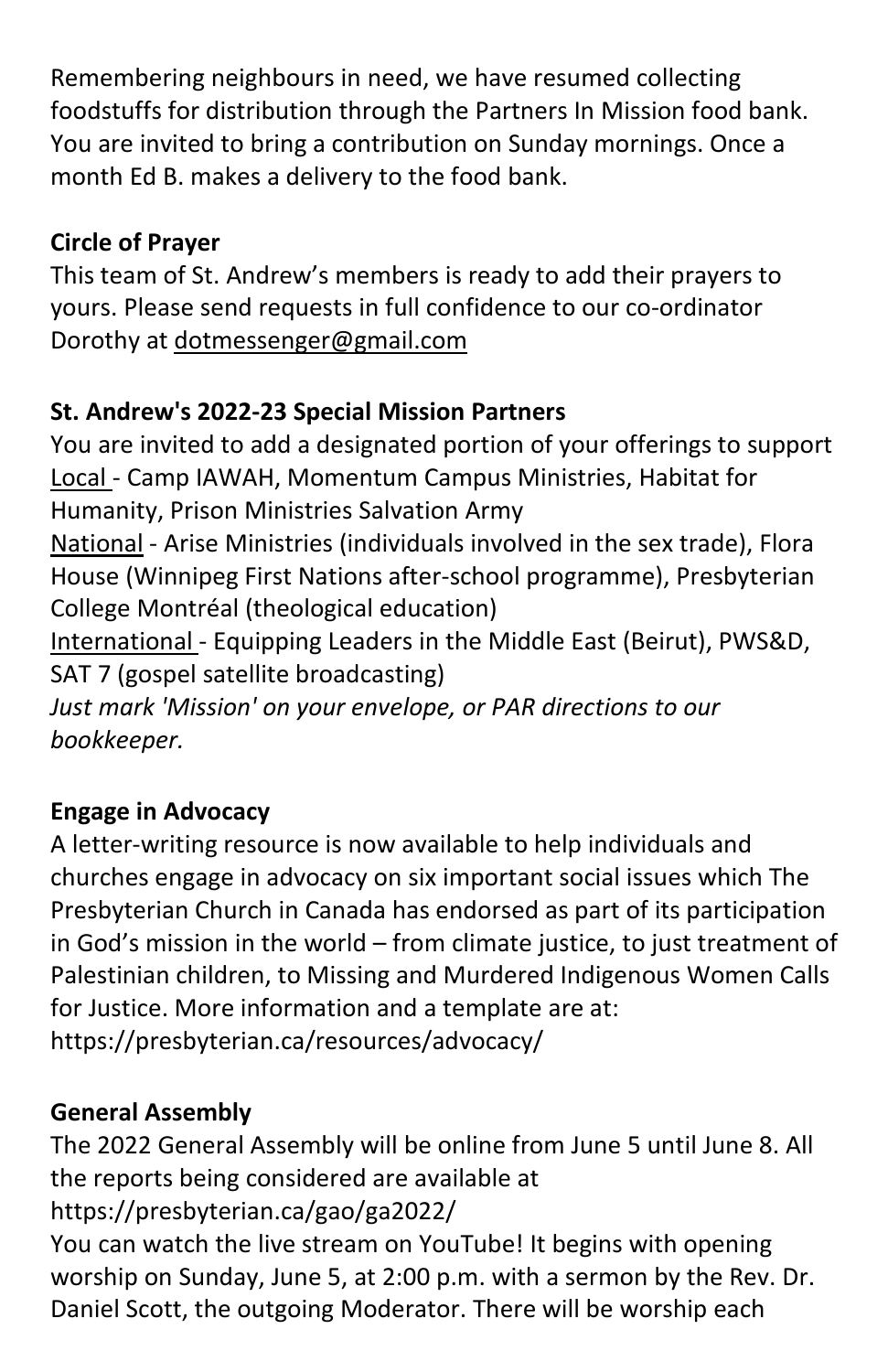morning also. Subscribe to the PCC's YouTube channel to be notified when live streaming begins:https://www.youtube.com/presvideo/UCT0xUEEk3UOk3

#### **Worship Services for the Month of June**

June 5 – The Rev. Dr. Karen Bach with a celebration of the Lord's Supper June 12 – The Rev. Dr. Malcolm Sinclair, former minister at Metropolitan United Church, Toronto  $-200$ <sup>th</sup> Anniversary Celebration of the Opening of St. Andrew's Sanctuary June 19 – The Rev. Dr. Paul Kern & the Rev. Heather Kern

June 26 – The Rev. Dr. Paul Kern & the Rev. Heather Kern

#### **Prayer for Pentecost Sunday**

Spirit of truth whom the world can never grasp, touch our hearts with the shock of your coming; fill us with desire for your disturbing peace; and fire us with longing to speak your uncontainable word through Jesus Christ. Amen -*Janet Morley*

# **SERVING THIS MORNING**

| <b>Beadle:</b>           | Larry M.            |
|--------------------------|---------------------|
| Livestreaming:           | Benjamin dO-V       |
| <b>Ushers this week:</b> | Elders              |
| <b>Ushers June 12:</b>   | Dorothy M., Rory W. |

| <b>Financial Review to May 31, 2022</b> | <b>Budgeted</b> | <b>Received</b> |
|-----------------------------------------|-----------------|-----------------|
| <b>General Offerings</b>                | \$106,418       | \$91,228        |

#### **MISSION MOMENT**